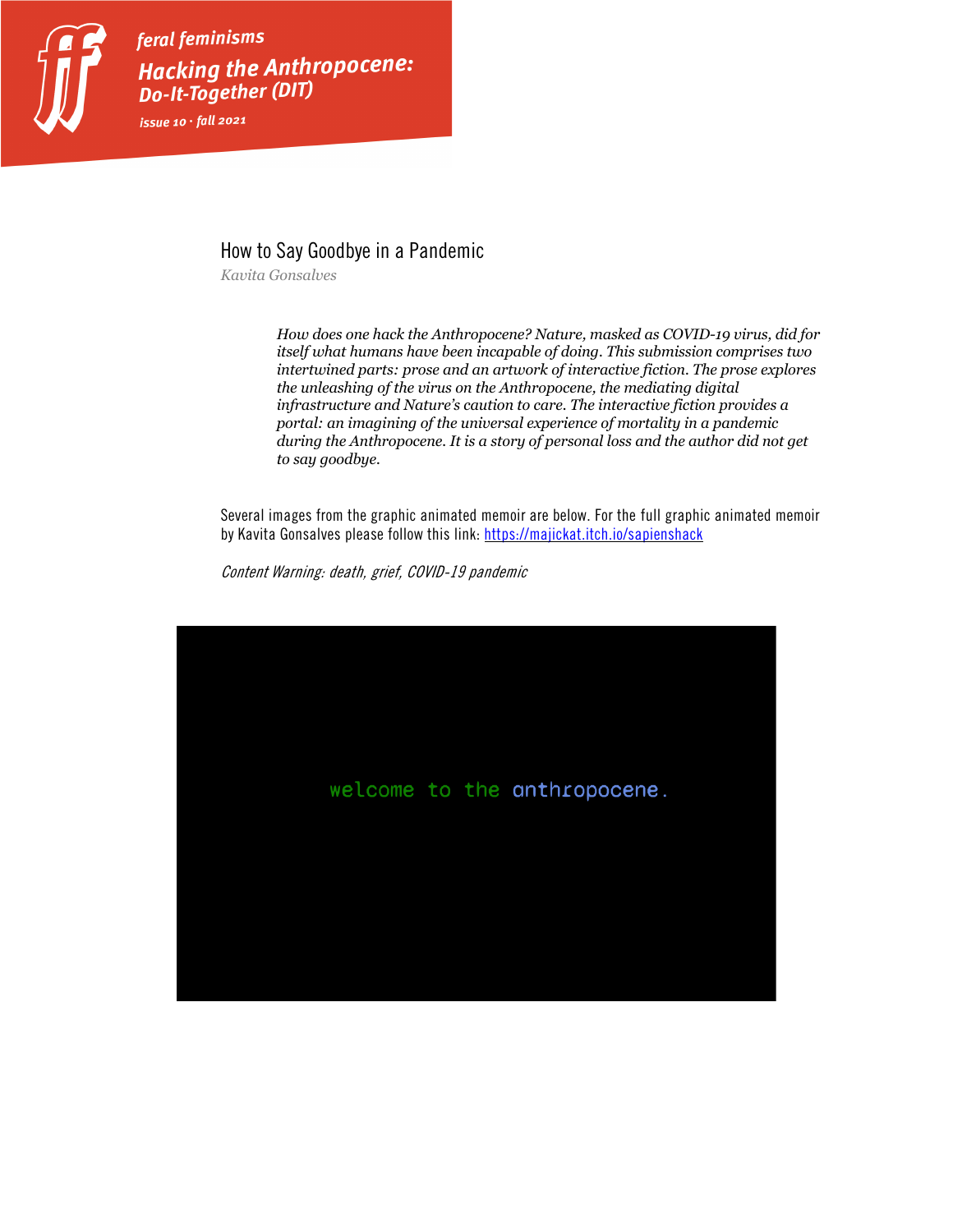

feral feminisms Hacking the Anthropocene: **Do-It-Together (DIT)** issue  $10 \cdot \textit{fall } 2021$ 

*How to Say Goodbye in a Pandemic Kavita Gonsalves*



imagined lands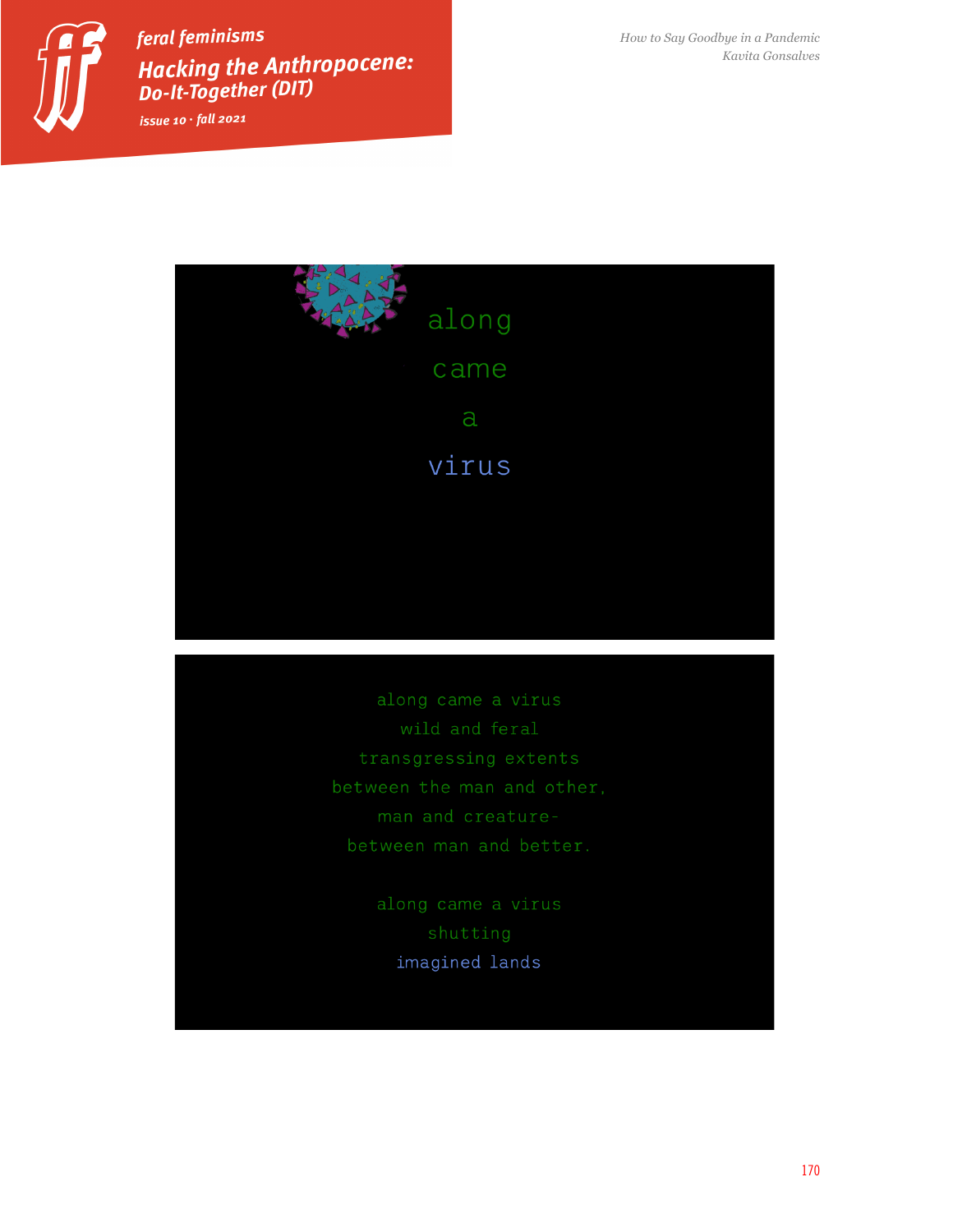

feral feminisms Hacking the Anthropocene: **Do-It-Together (DIT)** issue 10  $\cdot$  fall 2021

*How to Say Goodbye in a Pandemic Kavita Gonsalves*

of the unknown.

## will we, the un-satiable gobbling sapiens, ever learn ?

171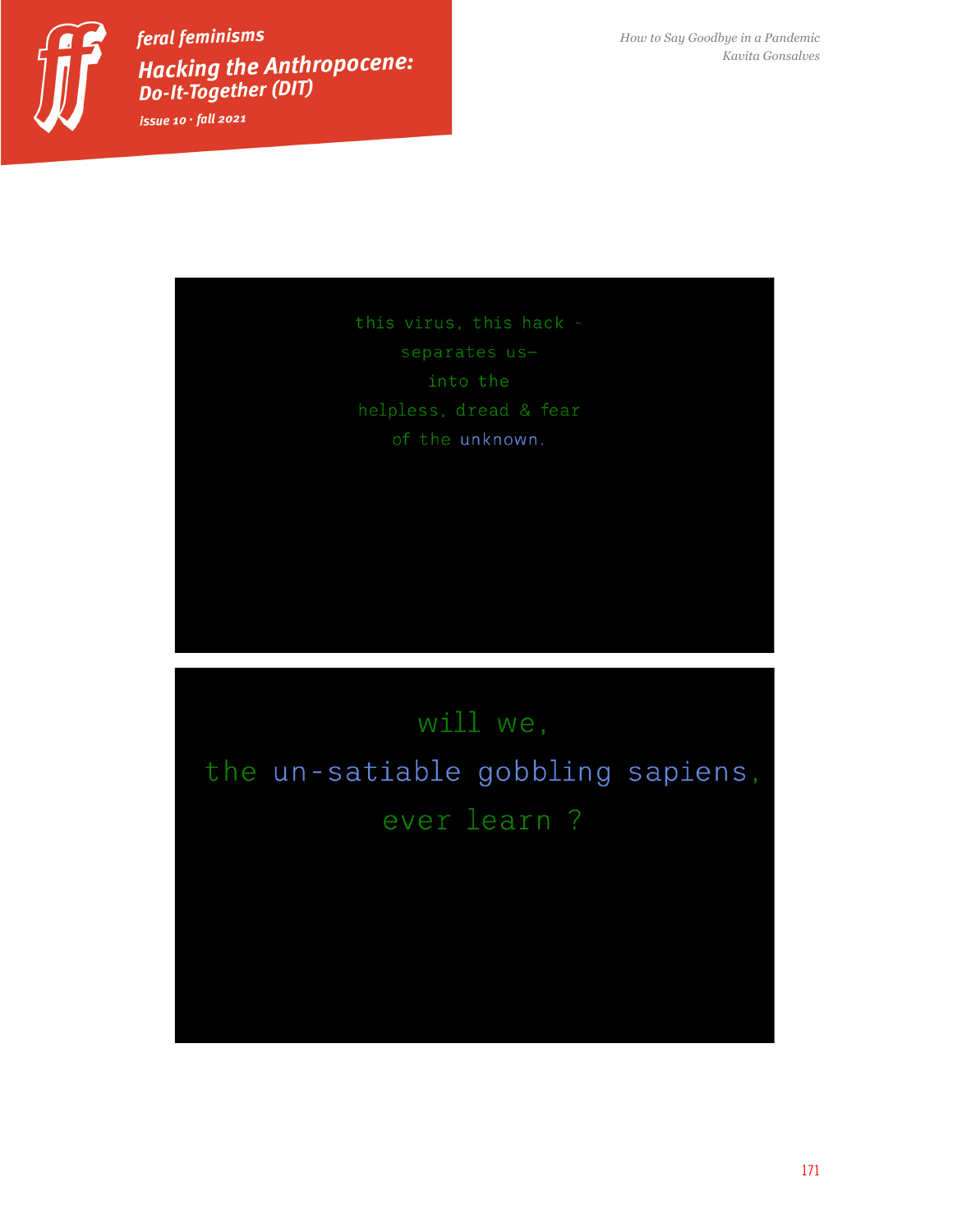

feral feminisms Hacking the Anthropocene:<br>Do-It-Together (DIT) issue  $10 \cdot \textit{fall } 2021$ 

*How to Say Goodbye in a Pandemic Kavita Gonsalves*

22 January 2020. 850 COVID-19 cases. And they multiply...